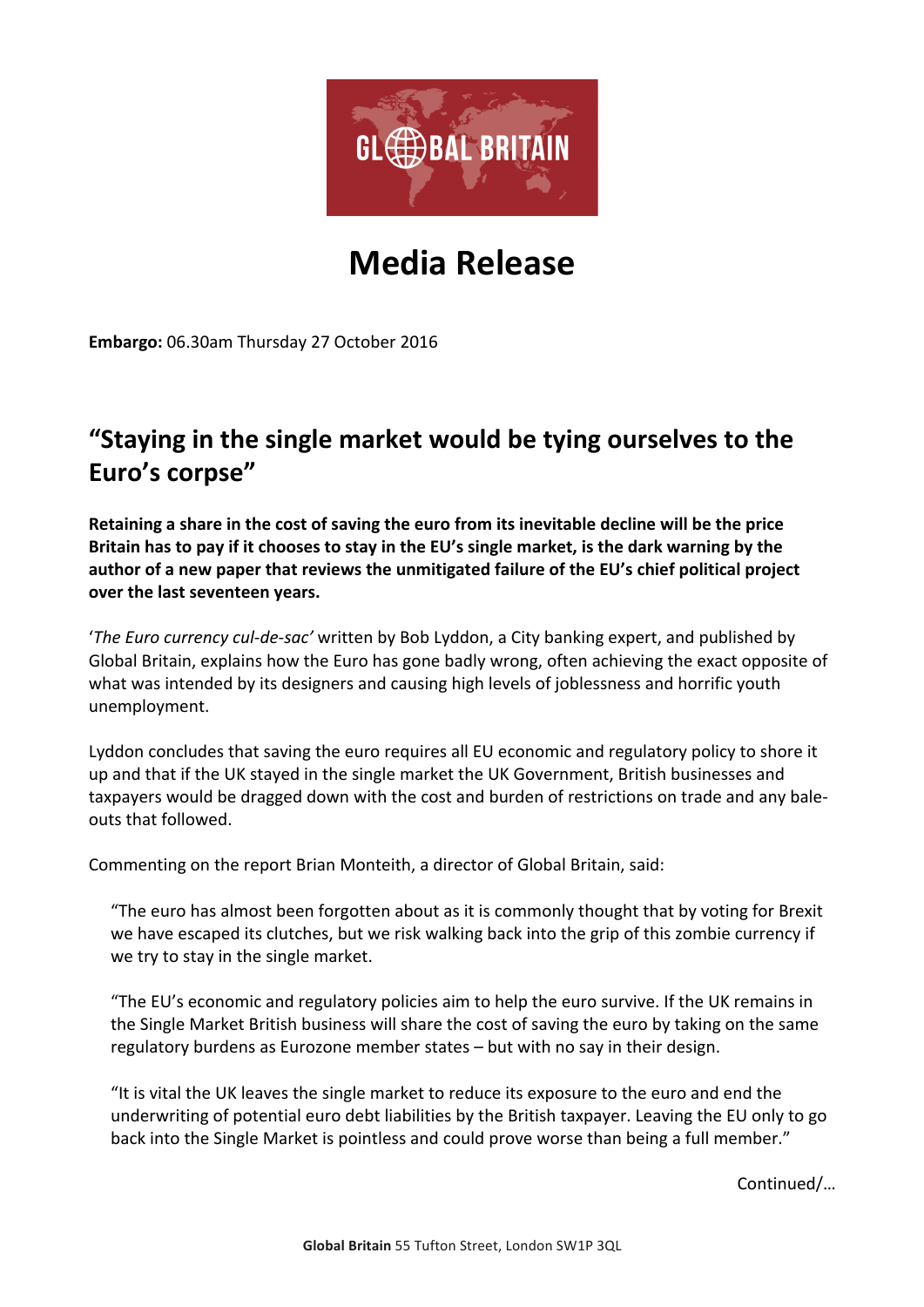

…/Continued

Commenting on his report Bob Lyddon said:

"The UK would be tying itself to a corpse if it seeks to join the Single Market. We have not escaped the liabilities and damaging effect of the Euro yet and we must do so before we are pulled down with it.

"Measured against its goals the euro has been a disaster for all but Germany and the Benelux countries that were previously linked to the Deutschmark. The poorer nations have in effect funded – through colossal debt – their purchase of German goods. When the credit runs out, as it inevitably must for the countries that cannot repay it, yet another crisis will be reached. At that point the UK could still be liable if we remain in the Single Market.

"The euro has failed on many of its own objectives with a trade-off for weaker economies being the surrender of control over public debt levels, interest rates and currency values, their economies de-industrialised, increasing debts to European institutions, and thus to Germany – and a complete absence of policy levers to pull in response.

"The euro has now reached an impasse. Designed to deliver price stability it has achieved that only when averaged across its member states, in reality some economies such as Slovakia, are suffering deflation and many are enduring catastrophic levels of youth unemployment – reaching 43% in Spain and Greece. The European Central bank does not see these outcomes as a problem and is content to carry on regardless of the personal suffering and social disharmony the euro is causing."

## ENDS

### **For further information please contact:** Grace Lievesley 07512 224643 **Editors' notes:**

1. *"The Euro currency cul-de-sac – Seventeen years of broken promises and now a dead end"* is the second of a new series of essays entitled The Brexit Papers, raising detailed questions about the UK-EU relationship that could effect the Brexit negotiations. A soft copy is attached.

Continued/…